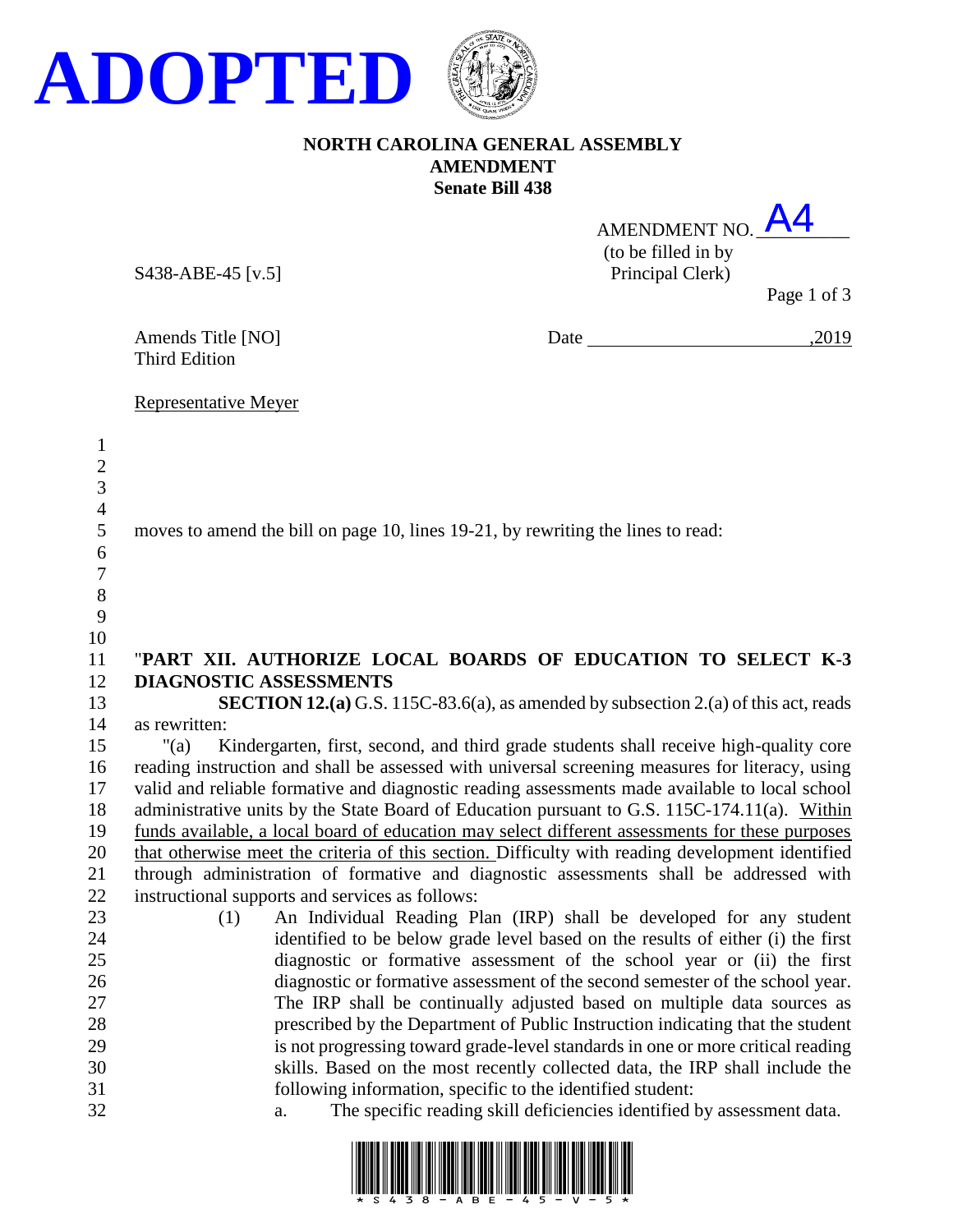## **NORTH CAROLINA GENERAL ASSEMBLY ADOPTED**

S438-ABE-45 [v.5]

AMENDMENT NO.  $\overline{\mathsf{A4}}$ (to be filled in by<br>Principal Clerk)

Page 2 of 3

| $\mathbf{1}$     | $\mathbf b$ .                                                                                      | Goals and benchmarks for growth.                                                                     |  |
|------------------|----------------------------------------------------------------------------------------------------|------------------------------------------------------------------------------------------------------|--|
| $\overline{c}$   | c.                                                                                                 | The means by which progress will be monitored and evaluated.                                         |  |
| $\overline{3}$   | d.                                                                                                 | The specific additional instructional services and interventions the                                 |  |
| $\overline{4}$   |                                                                                                    | student will receive.                                                                                |  |
| 5                | e.                                                                                                 | The evidence-based reading instructional programming the teacher                                     |  |
| $\boldsymbol{6}$ |                                                                                                    | will implement to address oral language, phonological and phonemic                                   |  |
| $\boldsymbol{7}$ |                                                                                                    | awareness, phonics, vocabulary, fluency, and comprehension.                                          |  |
| $8\,$            | f.                                                                                                 | Any additional services the teacher deems appropriate to accelerate the                              |  |
| 9                |                                                                                                    | student's reading skill and development.                                                             |  |
| 10               | (2)                                                                                                | A student's parent or guardian shall be given notice that the student has been                       |  |
| 11               |                                                                                                    | identified to be in need of support due to a deficit in one or more critical                         |  |
| 12               | reading skills and that an IRP has been developed. The notice shall provide                        |                                                                                                      |  |
| 13               | the parent or guardian the following:                                                              |                                                                                                      |  |
| 14               | a.                                                                                                 | Specific strategies that can be easily understood and implemented to                                 |  |
| 15               |                                                                                                    | assist the student in achieving reading competency.                                                  |  |
| 16               | b.                                                                                                 | Encouragement to select one or more strategies for use at home that                                  |  |
| 17               |                                                                                                    | build on the student's interests and are most likely to engage the                                   |  |
| 18               |                                                                                                    | student and result in reading improvement.                                                           |  |
| 19               | $\mathbf{c}$ .                                                                                     | Direction to free online or hardcopy literacy resources that can be                                  |  |
| 20               |                                                                                                    | accessed via a prominently displayed area on the home page of the                                    |  |
| 21               |                                                                                                    | primary Web site maintained by the Department of Public Instruction                                  |  |
| 22               |                                                                                                    | and by the local school administrative unit.                                                         |  |
| 23               | Parents or guardians of first and second grade students demonstrating one or more deficits in      |                                                                                                      |  |
| 24               | critical reading skills as identified through assessments administered pursuant to this subsection |                                                                                                      |  |
| 25               | shall be encouraged to enroll their student in a reading camp provided by the local school         |                                                                                                      |  |
| 26               | administrative unit. Parents or guardians of a student identified as demonstrating one or more     |                                                                                                      |  |
| 27               |                                                                                                    | deficits in critical reading skills shall make the final decision regarding a student's reading camp |  |
| 28               | attendance."                                                                                       |                                                                                                      |  |
| 29               |                                                                                                    | <b>SECTION 12.(b)</b> G.S. 115C-174.11(a) reads as rewritten:                                        |  |
| 30               | Assessment Instruments for Kindergarten, First, Second, and Third Grades. - The<br>"(a)            |                                                                                                      |  |
| 31               | State Board of Education shall develop, adopt, and provide to the local school administrative      |                                                                                                      |  |
| 32               |                                                                                                    | units developmentally appropriate individualized assessment instruments aligned with the             |  |
| 33               | standard course of study and Part 1A of Article 8 of this Chapter for the kindergarten, first,     |                                                                                                      |  |
| 34               | second, and third grades. Local school administrative units shall use these assessment             |                                                                                                      |  |
| 35               | instruments provided to them by the State Board-Board, or selected by the local board of           |                                                                                                      |  |
| 36               | education pursuant to G.S. 115C-83.6(a), for kindergarten, first, second, and third grade students |                                                                                                      |  |
| 37               | to assess progress, diagnose difficulties, and inform instruction and remediation needs. Local     |                                                                                                      |  |
| 38               | school administrative units shall not use standardized tests for summative assessment of           |                                                                                                      |  |
| 39               | kindergarten, first, and second grade students except as required as a condition of receiving      |                                                                                                      |  |
| 40               | federal grants."                                                                                   |                                                                                                      |  |
| 41               | <b>SECTION 12.(c)</b> This section is effective when it becomes law and applies beginning          |                                                                                                      |  |
| 42               | with the 2019-2020 school year.                                                                    |                                                                                                      |  |

**AMENDMENT Senate Bill 438**